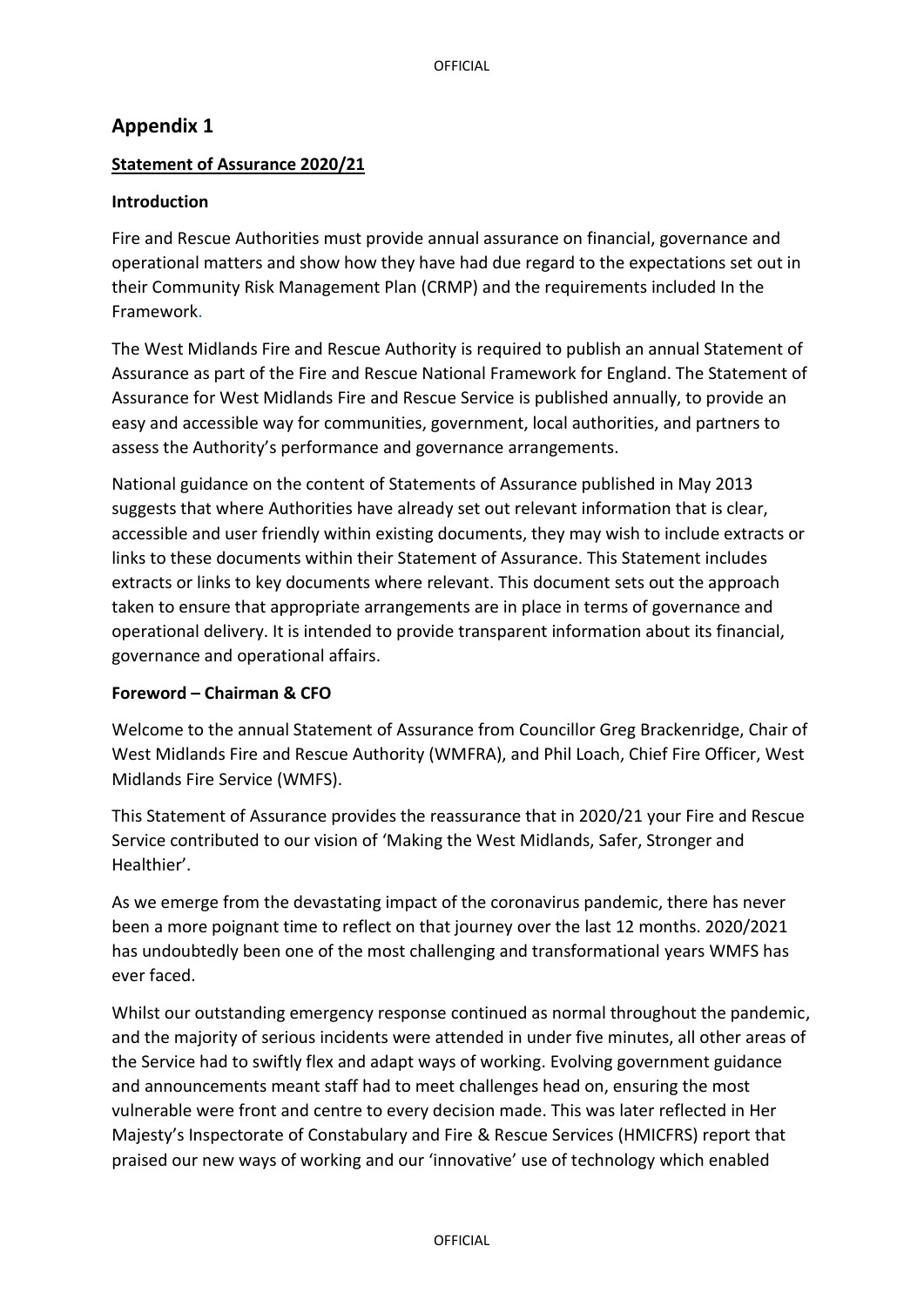flexible and efficient home working and allowed for the continuation and adaptation of critical prevention and protection activities.

As Chair of the WMFRA and Chief Fire Officer of WMFS, we can say that although we don't fully know what lies beyond the pandemic, what we can say with certainty is that WMFS will continue to put its communities front and centre to ensure we deliver our vision.

We are also satisfied that during 2020/21 the business of the service has been conducted in accordance with good standards and that public money has been accurately accounted for.

### **Finance**

The WMFRA places significant importance in ensuring that its financial management arrangements are in line with the expectations of a public body. As a public service the Authority are responsible for ensuring that public money is properly accounted for and spent in a way that provides value for money.

### **Statement of Accounts**

The Authority's 2020/2021 Statement of Accounts is prepared in accordance with CIPFA/LASAAC Code of Practice on Local Authority Accounting in the United Kingdom, under International Financial Reporting Standards. The Authority's accounts for the financial year 2020/21 consist of the following:

- The Comprehensive Income and Expenditure statement, the Authority's main revenue account, covering income and expenditure on all services
- The Movement in Reserves Statement, which shows movement in the year on different reserves held by the Authority
- The Balance Sheet, which sets out the financial position of the Authority at the 31 March 2021
- The Cash Flow Statement, showing movements in cash and cash equivalents during the year and the cash position at the end of the year
- The Pension Fund Account, which summarises the movements relating to the firefighters' pension schemes

The majority of the net cost of Fire Service expenditure relates to the cost of services, £118.277m. The total Provision of Services in 2020/2021 shows a deficit of £55.211m. Within this deficit is total expenditure of the Authority which for 2020/2021 was £170.715m.

The total income of the Authority in 2020/2021 was £115.504m.

The Ministry of Housing, Communities and Local Government provided £4.137 million of additional funding to support Covid-19 related service delivery. Two grants were received during 2020/21 to cover the cost of additional and essential services, offset income losses and provide financial support to local business. Further details of the grants provided by central government are contained in the Authority's Statement of Accounts 2020/21.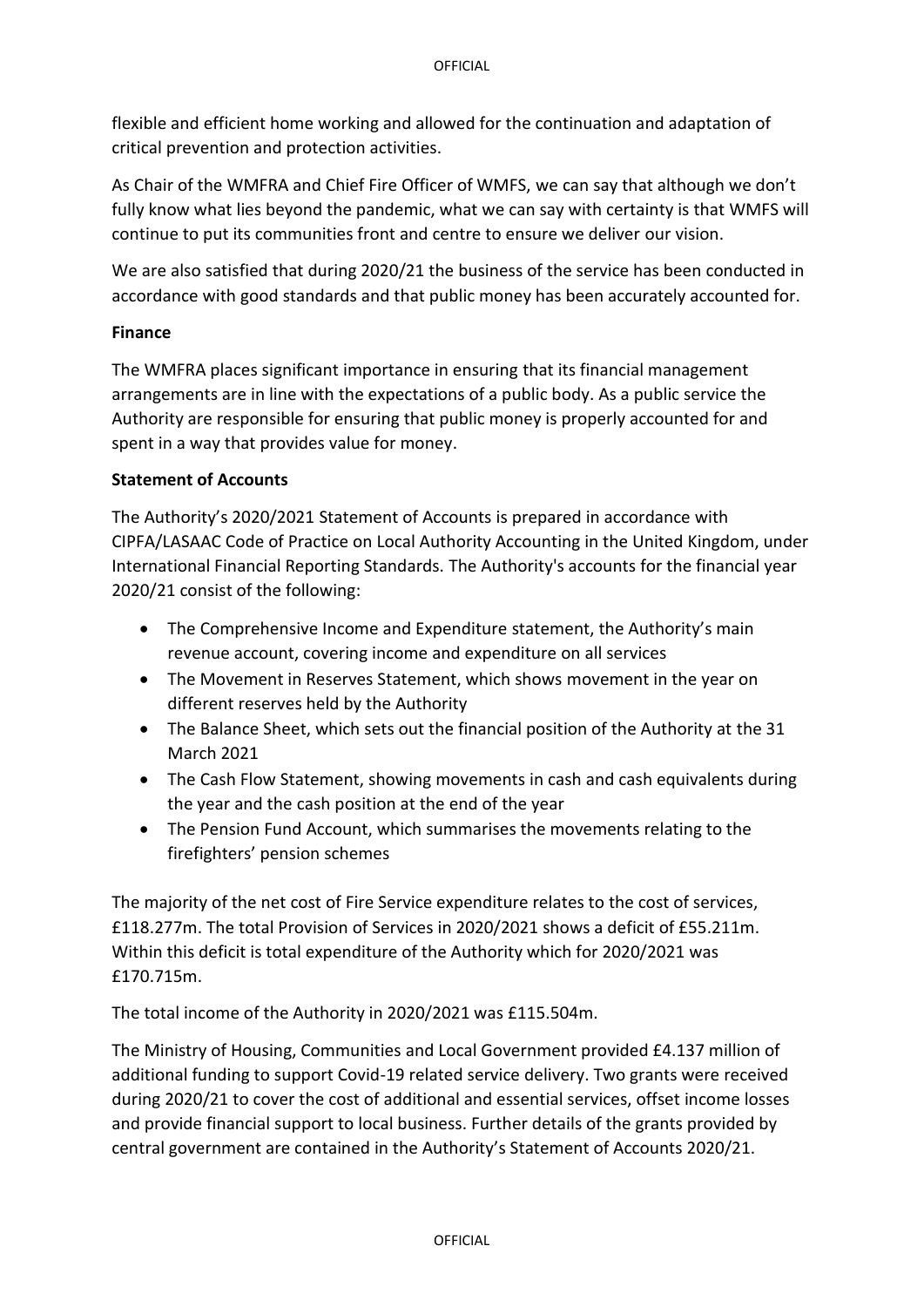### **Governance**

The Authority is required to produce an "Annual Governance Statement" which is published in July each year at the same time as the "Annual Statement of Accounts". The Governance Statement is based on an ongoing process designed to identify and prioritise the risks to the achievement of the Authority's policies, aims and objectives, to evaluate the likelihood of those risks being realised and the impact should they be realised, and to manage them efficiently, effectively and economically.

It explains how our service manages its governance and internal control arrangements and measures the effectiveness of those arrangements.

### **Governance Assurance**

WMFRA is a Joint Authority established under the Local Government Act 1985, amended "The Fire and Rescue Authority (Membership) Order 2017". It is a supervisory body that ensure that WMFS perform efficiently and in the best interests of the public and the community it serves.

- WMFRA have statutory responsibilities laid down in legislation including the:-
- Fire and Rescue Services Act 2004
- Civil Contingencies Act 2004
- Regulatory Reform (Fire Safety) Order 2005
- Fire and Rescue Services (Emergencies) (England) Order 2007
- Localism Act 2011
- Fire and Rescue National Framework for England 2018
- The Policing and Crime Act 2017
- The Health and Safety Work Act 1974

WMFRA is led by its Chair, Councillor Greg Brackenridge and it comprises of fifteen elected Members who represent the seven local authorities that make up the West Midlands, the West Midlands Police and Crime Commissioner and two co-opted Members (one representing health and one representing business).

The seven local authorities are:- Birmingham, Coventry, Dudley, Sandwell, Solihull, Walsall, and Wolverhampton councils.

WMFRA have a Constitution that outlines how it carries out its affairs. It explains how decisions are made and brings together in one document the detailed rules and procedures that govern the behaviour of those who work for or represent the Authority.

The Authority Members have developed and adopted a local Code of Corporate Governance document which incorporates how the Authority meets the seven principles of good governance. The Fire Authority ensures that its governance structures comply with the seven core principles and sub-principles of the CIPFA/SOLACE – 'Delivering Good Governance in Local Government Framework 2016'.

These principles are adhered to via the processes outlined in the Constitution.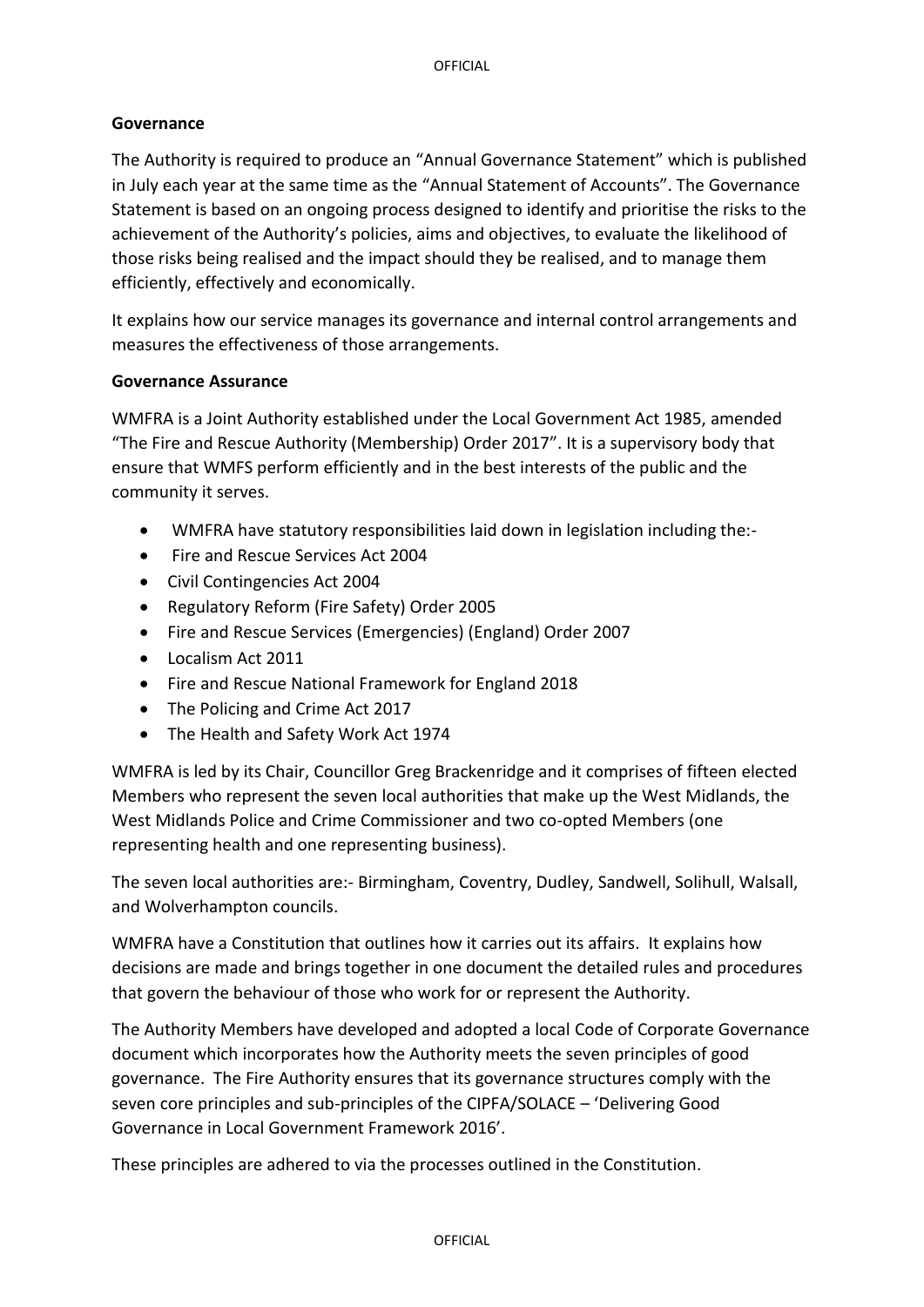#### OFFICIAL

To enable the authority to carry out its duties effectively, in addition to the Fire Authority meetings there are several committees and regular forums that include

- Appointments, Standards and Appeals Committee
- Audit and Risk Committee
- Collaboration and Transformation
- Joint Consultative Panel
- Pensions Board
- Policy Planning Forum
- Scrutiny Committee

You can find out more about the Fire Authority and its Members on the website, [www.wmfs.net](http://www.wmfs.net/) In addition, there is a Committee Management Information System (CMIS) which provides details of all Authority and Committee meetings, reports, minutes, and records of decisions.

### **External Audit**

The accounts are audited by independent external auditors (Grant Thornton UK LLP) who in addition to auditing the accounts, also provide assurance that the Authority has the correct arrangements in place for securing economy, efficiency, and effectiveness in its use of resources. The full external audit work programme and the risk-based approach are explained in Grant Thornton's Audit Plan. Their findings and their opinion on the Authority's accounts and the value for money is included within the Audit Findings Report. As a result of the external audit work in 2020/21, there were no significant matters arising that required the Authority to implement an action for improvement. The Annual Audit Letter summarises the key findings for the 2020/2021 year.

### **Internal Audit**

Our Internal Audits are carried out by Sandwell Metropolitan Borough Council, the outcomes of which are reported to the WMFRA Audit and Risk Committee. The Annual Audit Plan is agreed by the Committee and progress reported on a quarterly basis. The 2020/21 annual Audit Plan included the following nine areas of review: Absence Management, Accounts Receivable and Payable, Budgetary Control, Data Protection, Fixed Asset Accounts, Governance, Payroll and Risk Management. Of these, eight were rated with Substantial Assurance and one Limited Assurance.

Each audit assesses

- The level of risk to the Authority assigned to each auditable area (high, medium, or low)
- The number and type of recommendations accepted by management
- The level of assurance given to each system under review (substantial, satisfactory or limited)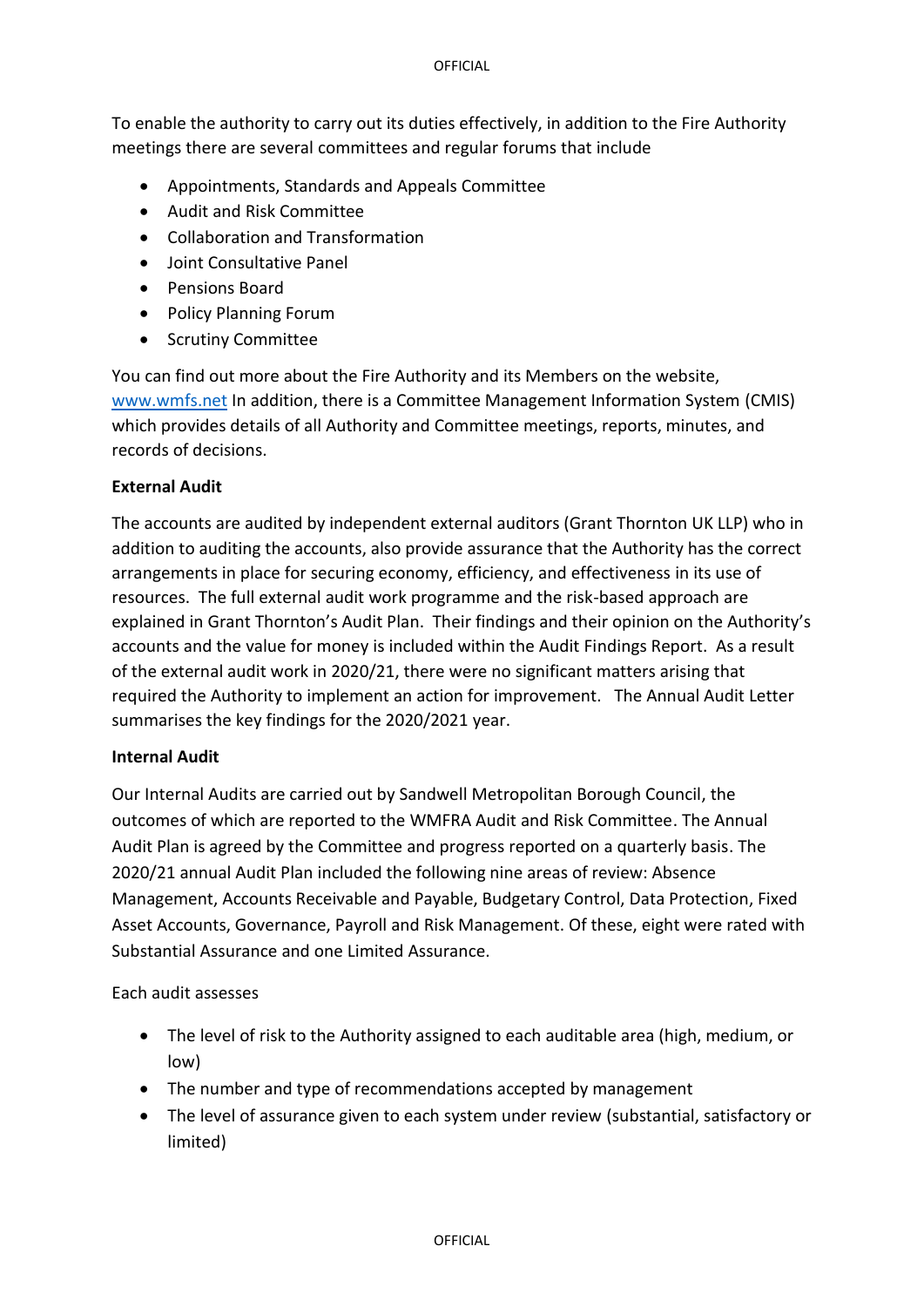Other sources of assurance on which the Authority may rely include:-

- The work of the External Auditors (currently Grant Thornton)
- The result of any quality accreditation
- The outcome of visits by HM Revenue & Customs

• Other pieces of consultancy or third-party work designed to alert the Authority to areas of improvement

• Other external review agencies

### **Data Transparency & Accountability**

In preparing this Statement of Assurance, the Authority has considered the principles of transparency, promoting openness and accountability through reporting on local decision making, public spending and democratic processes.

All relevant information is published on the West Midlands Fire Service website in line with the Local Government Transparency Code 2015, including information on how the Authority has spent its public money, demonstrating the Authority's commitment to transparency and accountability.

The audit of Governance during 2020/21 sought the objective of assurance on the adoption, adequacy and application of the Local Government Transparency Code by the Authority. The outcome provided **substantial assurance** over the adequacy of the controls reviewed as part of the process to mitigate risks to an acceptable level.

### **OPERATIONAL**

### **Community Risk Management Plan**

WMFS has adopted the title Community Risk Management Plan (CRMP) in replacement of the Integrated Risk Management Plan (IRMP) previously reported upon. The Service has been in the forefront of the development of a CRMP framework nationally, through its contribution and engagement with the National Fire Chief Council (NFCC) project. WMFS implements its CRMP in conjunction with its medium-term financial plan and Annual Plan which together comprise our three-rolling strategy for implementing our Service Delivery Model.

In late 2020, following the previously reported delay due to the General Election and subsequently Covid-19 pandemic, the Service undertook a public consultation on its next CRMP. There were 9,569 respondents to the consultation, which was conducted in accordance with the professional requirements of the Consultation Institute. The outcomes of the consultation are subject to a project and pilot evaluation of evidence and options, for the approval of a new CRMP in early 2022 by the Fire and Rescue Authority. Details of the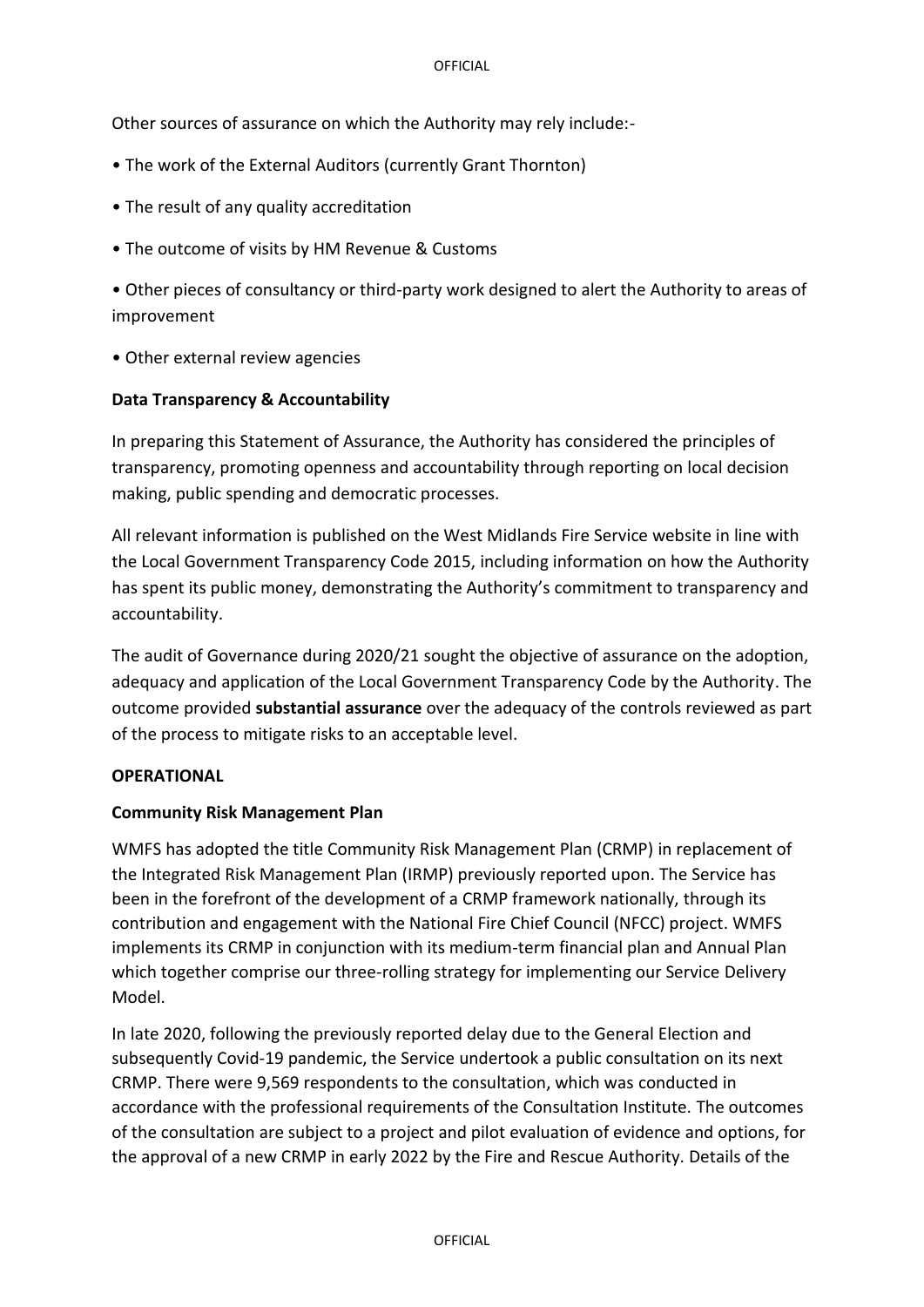project and its process for realisation will be reported in the 2021/22 Statement of Assurance.

### **Mutual Aid Arrangements**

WMFRA has mutual assistance arrangements in place with all the Fire and Rescue Services that surround the West Midlands – Hereford and Worcester, Shropshire, Staffordshire, and Warwickshire. Arrangements are in place to support the neighbouring Fire Services in the event of a large-scale incident or where the resources of our neighbouring Fire Services were greatly reduced.

The Authority is a partner in the West Midlands Conurbation Local Resilience Forum (LRF), the statutory multi-agency partnership set up to ensure the local authorities, emergency services and environment agency in partnership with other services including utility companies fulfil their duties under the Civil Contingencies Act 2004. The forum enables the planning to be in place in preparation for localised incidents and disastrous emergencies which may impact on the communities within the West Midlands.

In parallel the Police and Crime Act 2017 places a duty on Fire, Police and Ambulance services to collaborate to improve the efficiency and the effectiveness of emergency services. WMFS work with partners to optimise multi-agency response and resilience through enhanced working relationships, in line with the Joint Emergency Services Interoperability Programme (JESIP).

During 2020/21 these arrangements were significantly drawn upon to co-ordinate and manage the evolving impact of the Covid-19 pandemic. WMFS was represented as joint Chair of the Strategic Co-ordination Group (SCG) for the West Midlands region following the declaration of Covid-19 as a major incident in March 2020. The group comprised the principal public sector agencies for liaison on response and prevention activity to assist the communities across the breadth of the region. The HMICFRS Covid-19 inspection drew reference to the effective influence of the Service within the SCG during the period of its standing.

In support of National Resilience and enabled through Central Government funding, the service has enhanced its capability to respond to major emergencies such as terrorist attacks, industrial and domestic accidents, and natural disasters. WMFS are also a partner in the Multi-Agency Specialist Assessment Team (MASAT) which provides an initial assessment of potential Chemical, Biological, Radiological, Nuclear or Explosive (CBRNE) incidents.

The Urban Search and Rescue (USAR) and International Search and Rescue (ISAR) teams are on call 24/7 providing the ability to rapidly respond to incidents locally, nationally, and internationally, assisting and undertaking search and rescue operations.

### **Health Safety & Wellbeing**

The Service is committed to complying with its duties under the Health and Safety at Work Act 1974 and associated legislation for health, safety, and well-being. In line with delivering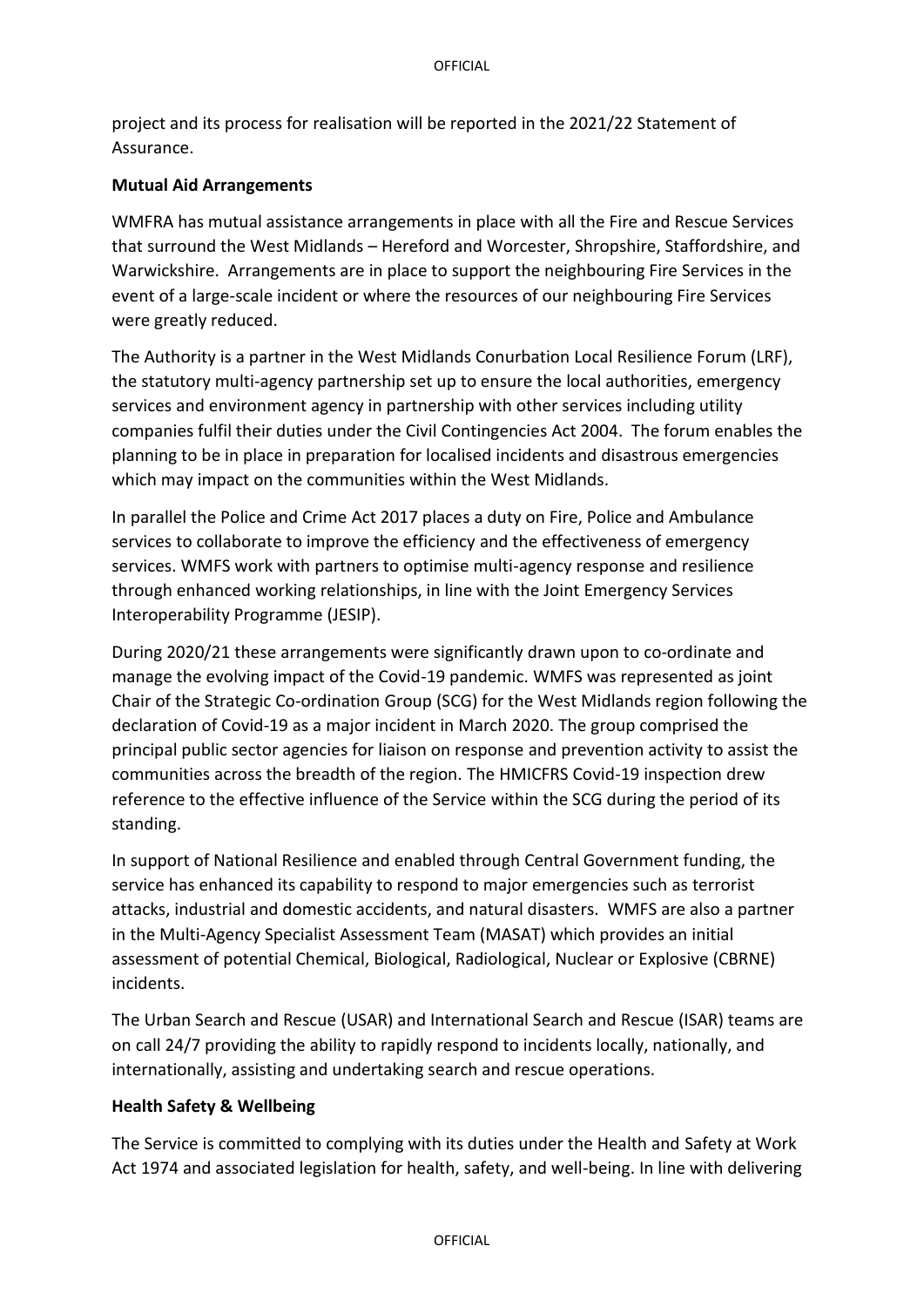a "safer, stronger and healthier West Midlands", it is important to maintain focus on ensuring that the service continues to develop a positive approach to employee health, safety and wellbeing and to protect others from harm from its activities. To this end, the aim is for an assertive, effective, and safe approach when responding to emergencies.

The national tripartite agreement between the NFCC, NJC, and the FBU to respond to the Covid-19 pandemic, introduced a framework of activities additional to the role map. These ranged from delivery of food and medical parcels, ambulance service assistance and mass casualty movement of bodies. WMFS ensured that all additional activity was comprehensively risk assessed and process for delivery approved by local partners to the agreement. The Coronavirus Act 2020 was at the forefront of consideration and adherence in both core and additional activities.

The Service adopts an assertive, effective and safe approach to its activities. In support of this approach, service delivery was amended for the safety of both employees and communities. The Safe and Well/Safe and Strong programmes were digitally enabled through mobile phone technology, ensuring risk management was appropriate to the level of vulnerability. Each WMFS site was limited to essential access only and core teams retained and transferable cover by significant service need only.

The Service established a Scientific Cell comprising senior leaders from the medical community and WMFS to advise a framework within which all employees would work. The 'three domains' of health, safety and well-being across the Service was health surveillance, infection protection control and safe systems of work. The communication of these domains was through a bespoke intranet site and staff briefings; their application and assurance were via managerial oversight and personal accountability of all to the risk assessments in situ. A series of professional development objectives were introduced to supplement engagement.

The Occupational Health Team composed a comprehensive programme of emotional health and well-being support for all employees. These sought to provide specialist expertise to assist the personal and professional resilience of staff in the changing working environment and circumstances of service delivery.

Effective safeguarding is integral to the delivery of WMFS strategic objectives, specifically Prevention and Protection. A review of safeguarding in WMFS was completed during 2019 by a consultant from the West Midlands Association of Directors of Adult Social Services. A significant outcome of the review was the appointment in late 2020 of a Safeguarding Manager within the People Support Team of the Service.

The role was appointed to progress the action plan arising from the safeguarding review. In so doing, the role holder acts as the Delegated Designated Safeguarding Officer as defined in legislation and on behalf of the Strategic Enabler for People, leading and managing safeguarding responsibilities across WMFS. The Safeguarding Manager engages and works with key stakeholders and employees to embed a safeguarding culture based upon robust policies and procedures.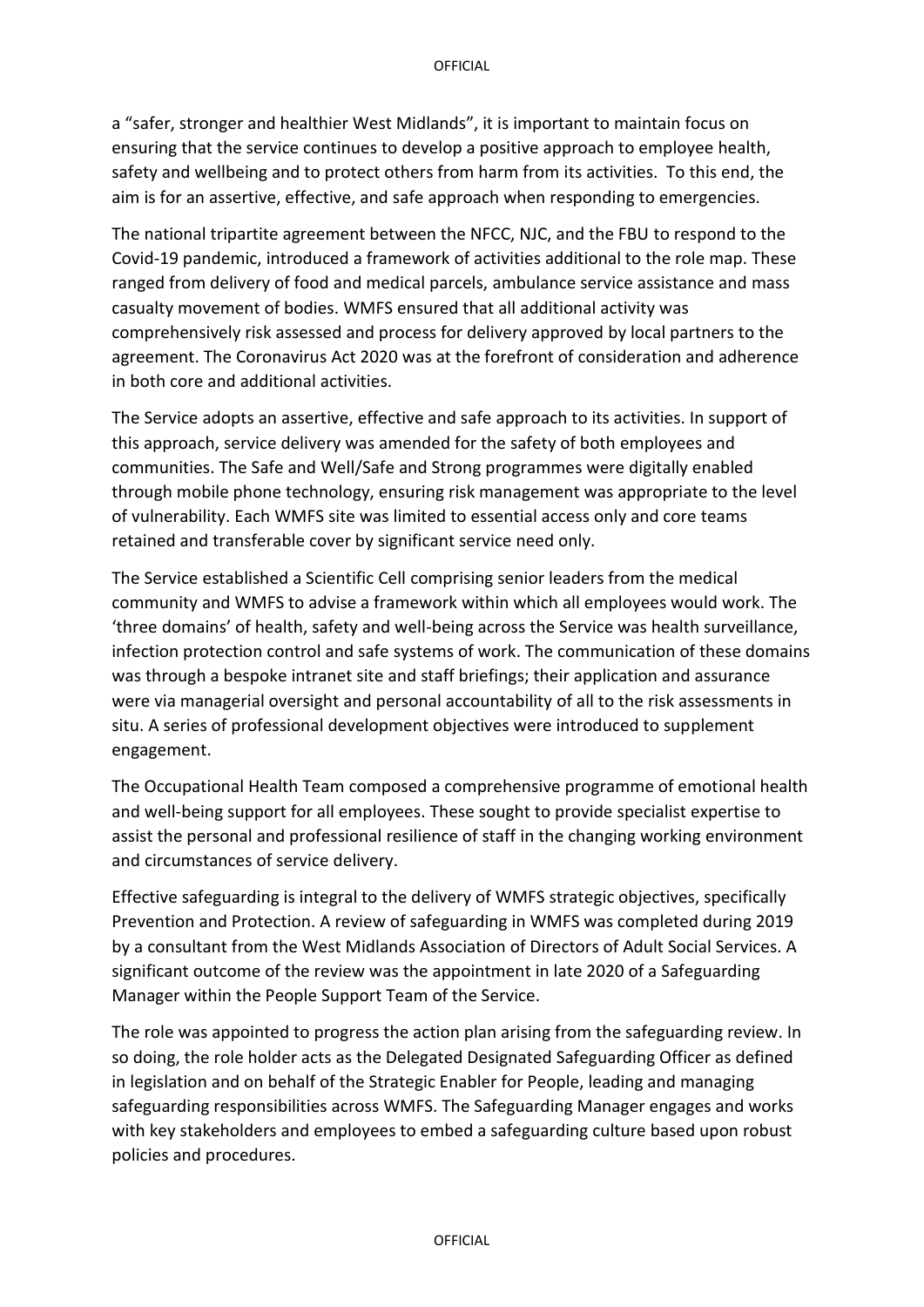## **External Operational Assurance**

Our Plan forms part of the WMFS rolling three-year strategy. The operational year of 2020/2021 has undoubtedly been one of the most challenging and transformational years WMFS has ever faced. While our outstanding emergency response continued as normal throughout the pandemic, all other areas of the Service had to swiftly flex and adapt ways of working.

Evolving government guidance and announcements led to staff meeting new challenges head on, ensuring the most vulnerable were front and centre to every decision made. A significant project was our teams assisting in the commissioning the NHS Nightingale Hospital Birmingham. It was the second of the temporary [hospitals](https://en.wikipedia.org/wiki/NHS_Nightingale_Hospitals) set up b[y NHS England](https://en.wikipedia.org/wiki/National_Health_Service_(England)) to respond to the [Covid-19 pandemic, constructed inside the](https://en.wikipedia.org/wiki/COVID-19_pandemic_in_the_United_Kingdom) [National Exhibition Centre,](https://en.wikipedia.org/wiki/National_Exhibition_Centre) [Solihull,](https://en.wikipedia.org/wiki/Solihull) and opened on 16 April 2020

This collaborative contribution was reflected in [Her Majesty's Inspectorate of Constabulary](https://www.justiceinspectorates.gov.uk/hmicfrs/fire-and-rescue-services/fire-rescue-services-fire/)  [and Fire & Rescue Services](https://www.justiceinspectorates.gov.uk/hmicfrs/fire-and-rescue-services/fire-rescue-services-fire/) (HMICFRS) report that praised our new ways of working and our 'innovative' use of technology which enabled flexible and efficient home working and allowed for the continuation and adaptation of critical prevention and protection activities.

The West Midlands Fire and Rescue Authority (WMFRA) governance of the Service was amended during the year in accordance with emerging legislation and with due regard to the WMFRA Constitution. During the period 03 April 2020 – 07 May 2021, the Local Authorities (Coronavirus) (Flexibility of Local Authority Meetings) (England) Regulations 2020 were applied to all WMFRA business. The impact was the maintenance of informed, effective and timely governance, together with safe working relationships of all contributors to the governance process.

During the period above, the Authority invoked Decisions under Matters of Urgency (Section 17.1 Authority Standing Orders), enabling the continuity of decision making by the Chief Fire Officer in consultation with the Chair of the Authority on items of strategic importance. These items were subsequently reported to the Authority when it re-convened.

### **Internal Operational Assurance**

In order to continue to deliver our services as effectively as possible during the pandemic, there were several of our practices that were amended to support the new approach to working. These were enacted through our Business Continuity Plan. The senior leadership established themselves as a Business Continuity Management Team, supported by a Business Continuity Planning Team of middle managers and specialist roles. The alignment of activity was delivered via a bespoke Covid-19 risk assessment framework and project, in conjunction with a meeting and reporting structure.

Over the last 12 months, we've utilised every hurdle, success and experience in order to adapt, learn, evolve and plan more effectively for the future. This informs not only our role locally to communities but also our influence within the NFCC to develop CRMP and adopt digital transformation throughout the fire sector. While we don't fully know what lies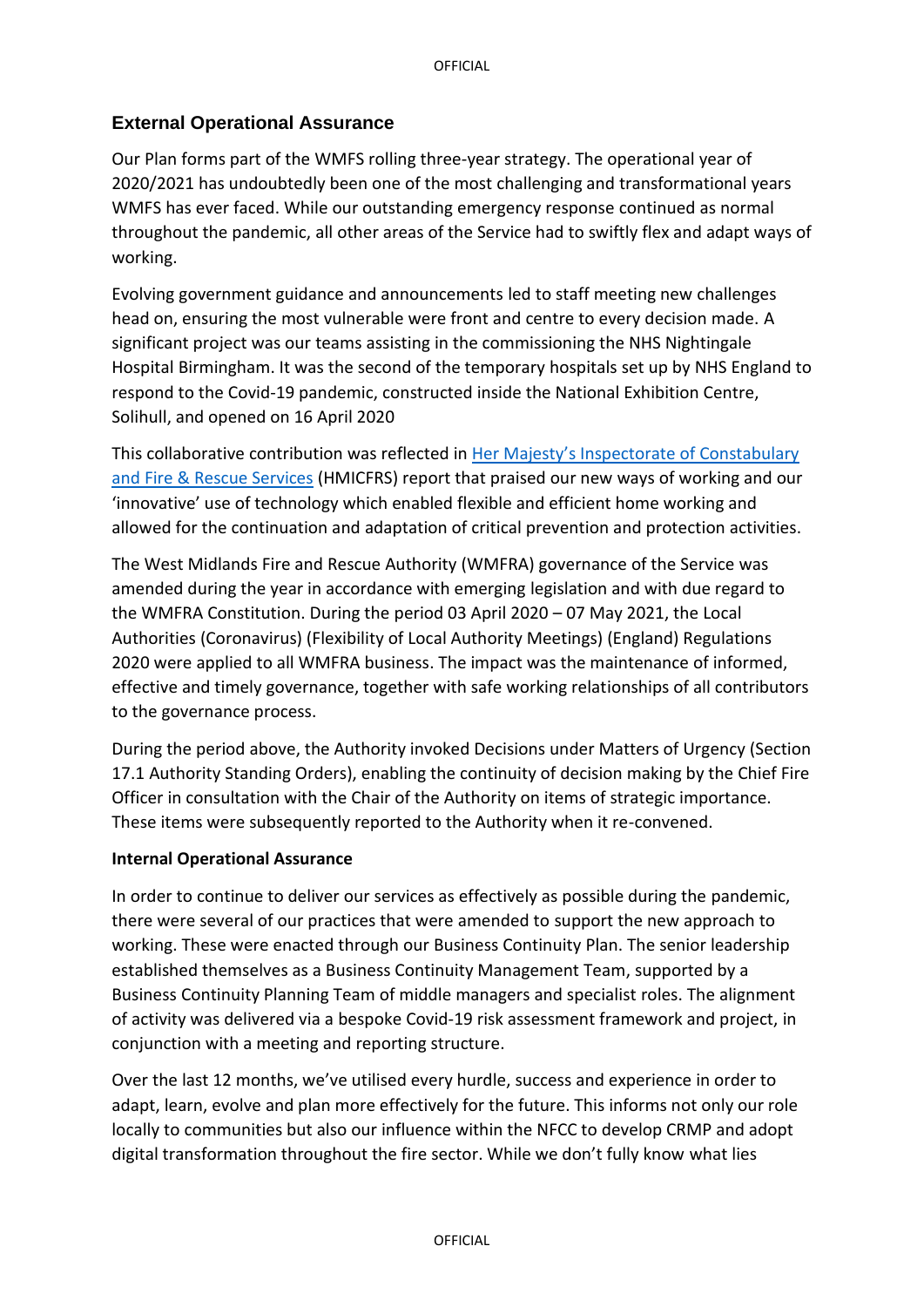beyond the pandemic, what we can say with certainty is that WMFS will continue to put its communities front and centre to ensure we deliver an assertive, effective and safe service.

### **The performance of WMFS during 2020/21**

Staff skills competency, values and behaviours are at the very core of our service delivery. Regardless of role, we want all staff to understand how significant their contribution is and how it fits in to the bigger picture in terms of helping us to achieve our response, prevention and protection priorities. Embracing awareness of value for money and progression of a digital approach to working underpins our service improvements and cultural development.

### **Response**

WMFS know that its five-minute response is based on evidence and knowledge of risk and that it saves lives, homes, and businesses. In our last national inspection by Her Majesty's [Inspectorate of Constabulary and Fire and Rescue Services,](https://www.justiceinspectorates.gov.uk/hmicfrs/fire-and-rescue-services/fire-rescue-services-fire/) our response delivery among our communities was graded as 'Outstanding'. We have continued to deliver within our defined response times throughout the 2020/21 and the period of the pandemic.

During 2020/21 our Fire Control handled 45,027 calls, in an average of 76 seconds per call. Our firefighters attended 25,216 incidents and they arrived at the most serious in an average of just 4 minutes 32 secs.

People who use their smartphone to call us on 999 could now also be asked to send photos or videos of what they can see. We came up with the idea of '999Eye' and developed it with Capita. It has been used more than 9,245 times to help operators in our Fire Control ensure that the most appropriate resources are sent to incidents.

### **Prevention**

The prevention work focuses on reducing people's vulnerability to the type of emergencies to which the service responds. WMFS also have specialist prevention and partnership teams who support its firefighters in reducing anti-social behaviour, including arson, and improving road safety

We carried out over 18,422 Safe & Well visits in 2020/21, of which 8,746 originated from partner referrals.

We have handed out 14,674 pieces of equipment such as smoke alarms, hearing impaired alarms, mailbox protectors and fire-retardant bedding, which has contributed to a 7.7% reduction in the number of casualties.

Although 944 people were killed or seriously injured on West Midlands roads in 2020/21 this was down nearly 10.9% from 2018/19. Our firefighters and Road Casualty Reduction Team engaged digitally with 3,599 children and young people, delivering key road safety messages.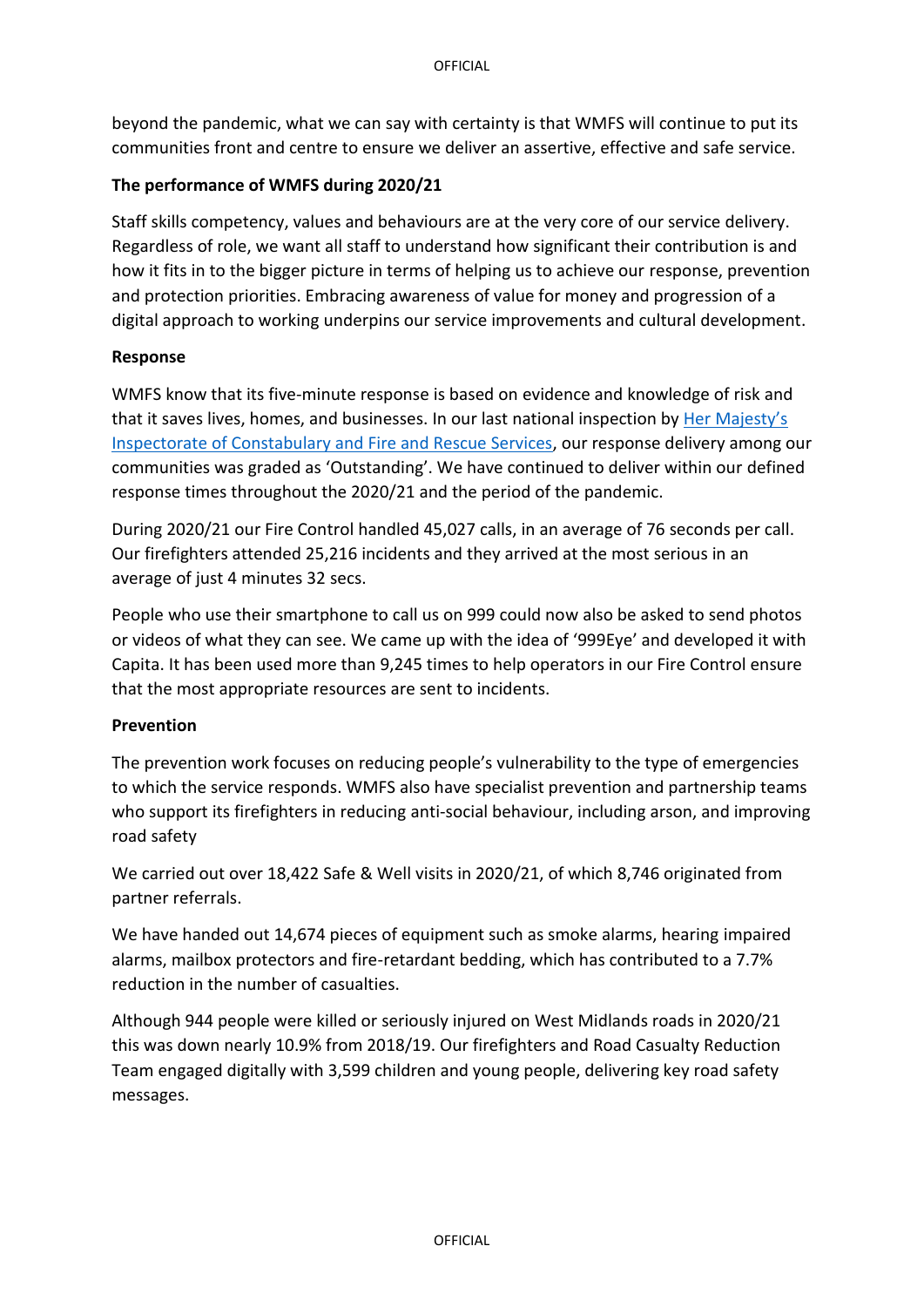## **Protection**

The protection work focuses on helping businesses to thrive, making the West Midlands stronger. WMFS advises companies how best to comply with fire safety legislation, to keep its staff and customers safe.

In 2020/21 we recorded 326 accidental fires in non-domestic properties.

We have three vehicles and a team dedicated to bringing down the number of 'unwanted fire signals' from automatic fire alarms.

We attended 5,629 false alarms caused by fire alarm systems.

### **How WMFS do it?**

WMFS aspires to continually manage delivery of risk reduction in our communities in the most relevant, effective and efficient ways available to us. As with every year, our achievements have been made possible by an exceptional and agile workforce, a blended fleet of vehicles, innovative approaches to digital communication and our ability to implement our contingency plans. We have maintained our core service provision whilst the whole world has struggled to maintain normality with Covid 19, and within the on-going financial challenges for the public sector.

During 2020/21 WMFS has adapted to the variance in activity, whilst also progressing reform to service delivery resultant of influences external and internal to the service. There was a decrease in the number of fires and road traffic collisions during the year, predominantly correlated to the pandemic, however there was an increased severity generally in these incidents.

Fire Safety Inspecting officers continued to work on progressing a Building Risk Review (BRR). On-site inspections continued to focus on high-risk premises with cladding, whilst the processing of data continued in conjunction with Response crews and Data Governance Team to establish a repository of Site Specific Risk Information (SSRI) that could be more readily accessed by all stations and Fire Control. This enabled the on-going development of SSRI management into a digitised format embracing the needs of both Protection and Response teams. A review of procedural guidance for fire safety was included to this work and approved within the Joint Consultative Committee.

### **Ready Willing & Able campaign**

WMFS was proud to be part of the #ReadyWillingAble campaign, initiated in conjunction with the NFCC.

Launched in April 2020, the 12-week initiative threw a spotlight on extra activities carried out by fire and rescue services in response to the COVID-19 pandemic – made possible by an agreement between the NFCC, the Fire Brigades Union (FBU) and Fire and Rescue Employers.

Members of our staff who volunteered to help ensured that some of our most vulnerable residents received food and medical deliveries. We worked with various organisations